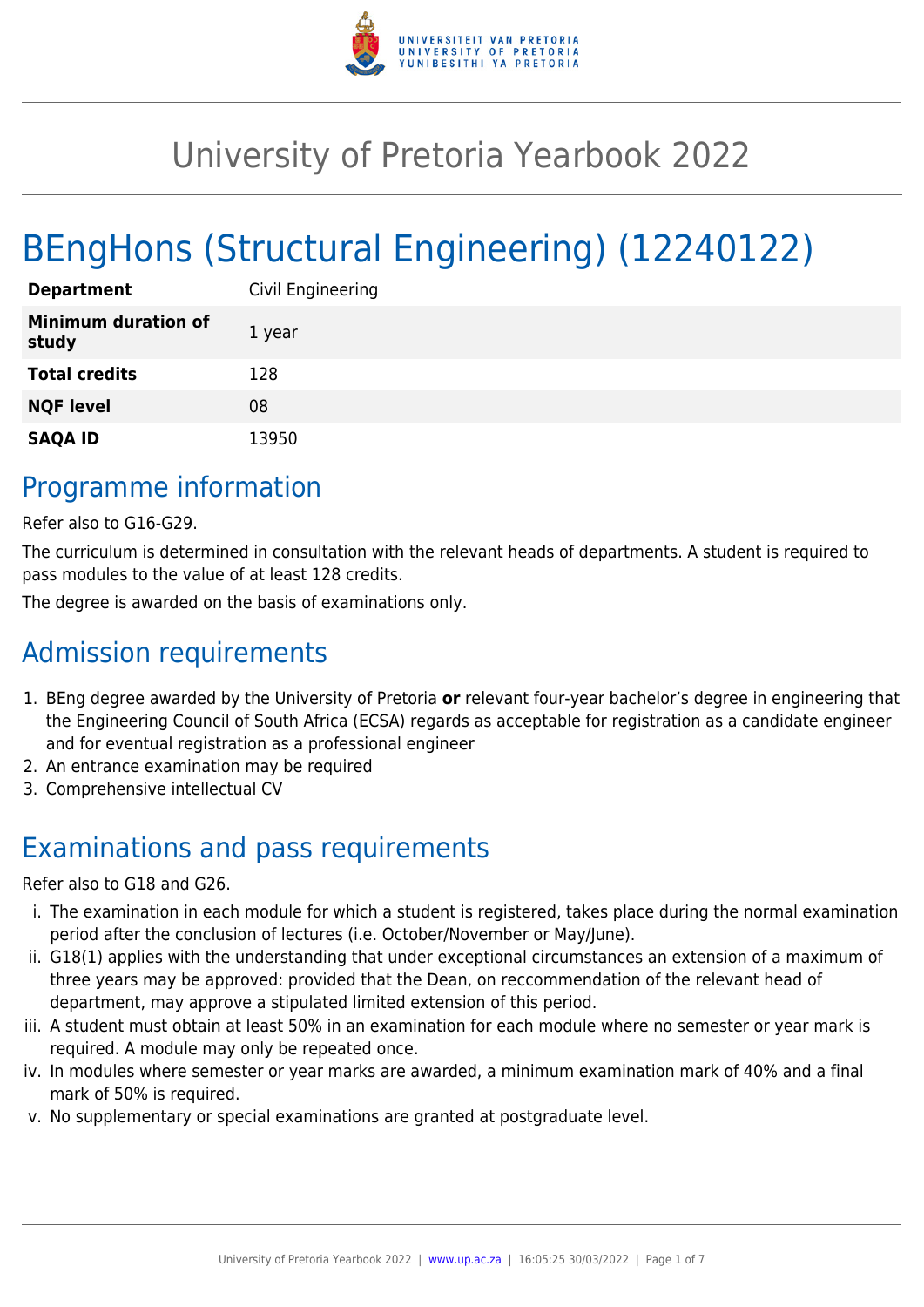

### Pass with distinction

A student passes with distinction if he or she obtains a weighted average of at least 75% (not rounded) in the first 128 credits for which he or she has registered (excluding modules which were discontinued timeously). The degree is not awarded with distinction if a student fails any one module (excluding modules which were discontinued timeously). The degree must be completed within the prescribed study period.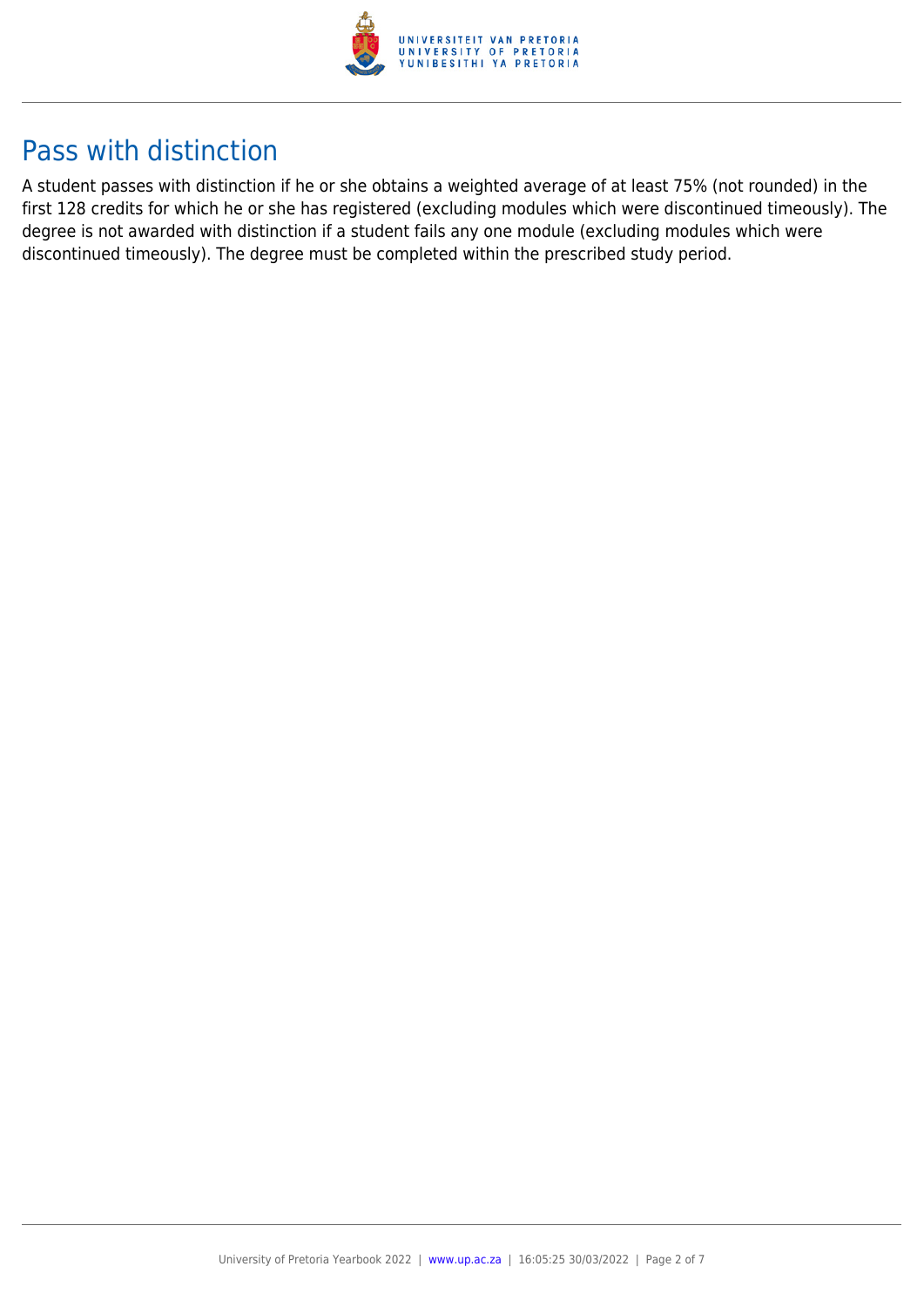

## Curriculum: Final year

#### **Minimum credits: 128**

#### **Additional information**

Not all elective modules are presented every year. Please confirm with the department which modules are presented in the current year before registering.

#### **Core modules**

All core modules are compulsory modules

#### **Elective modules**

Select the remainder of the credits from the Elective modules list.

### **Core modules**

#### **Numerical methods and finite element applications for Civil Engineers 790 (SIK 790)**

| <b>Module credits</b>         | 24.00                          |  |
|-------------------------------|--------------------------------|--|
| <b>NQF Level</b>              | 08                             |  |
| <b>Contact time</b>           | 40 contact hours               |  |
| <b>Language of tuition</b>    | Module is presented in English |  |
| <b>Department</b>             | Civil Engineering              |  |
| <b>Period of presentation</b> | Year                           |  |

#### **Module content**

In the first part of this course, numerical procedures and some underlying theory for solving systems of equations, eigenvalue problems, integration, approximation and boundary value problems will be discussed. The second part of the course covers general finite element theory, discretization aspects related to geometry, nodes and numbering, element type and shape, interpolation functions, formulation of element characteristic matrices and vectors for elasticity problems, assembly and solution of the finite element equations, modelling procedures and results processing. The student will use Finite Element software to apply the theory that was covered in the course for solving typical Civil Engineering problems.

#### **Civil research 780 (SSC 780)**

| <b>Module credits</b>         | 32.00                          |  |
|-------------------------------|--------------------------------|--|
| <b>NQF Level</b>              | 08                             |  |
| <b>Contact time</b>           | 8 contact hours per year       |  |
| <b>Language of tuition</b>    | Module is presented in English |  |
| <b>Department</b>             | Civil Engineering              |  |
| <b>Period of presentation</b> | Year                           |  |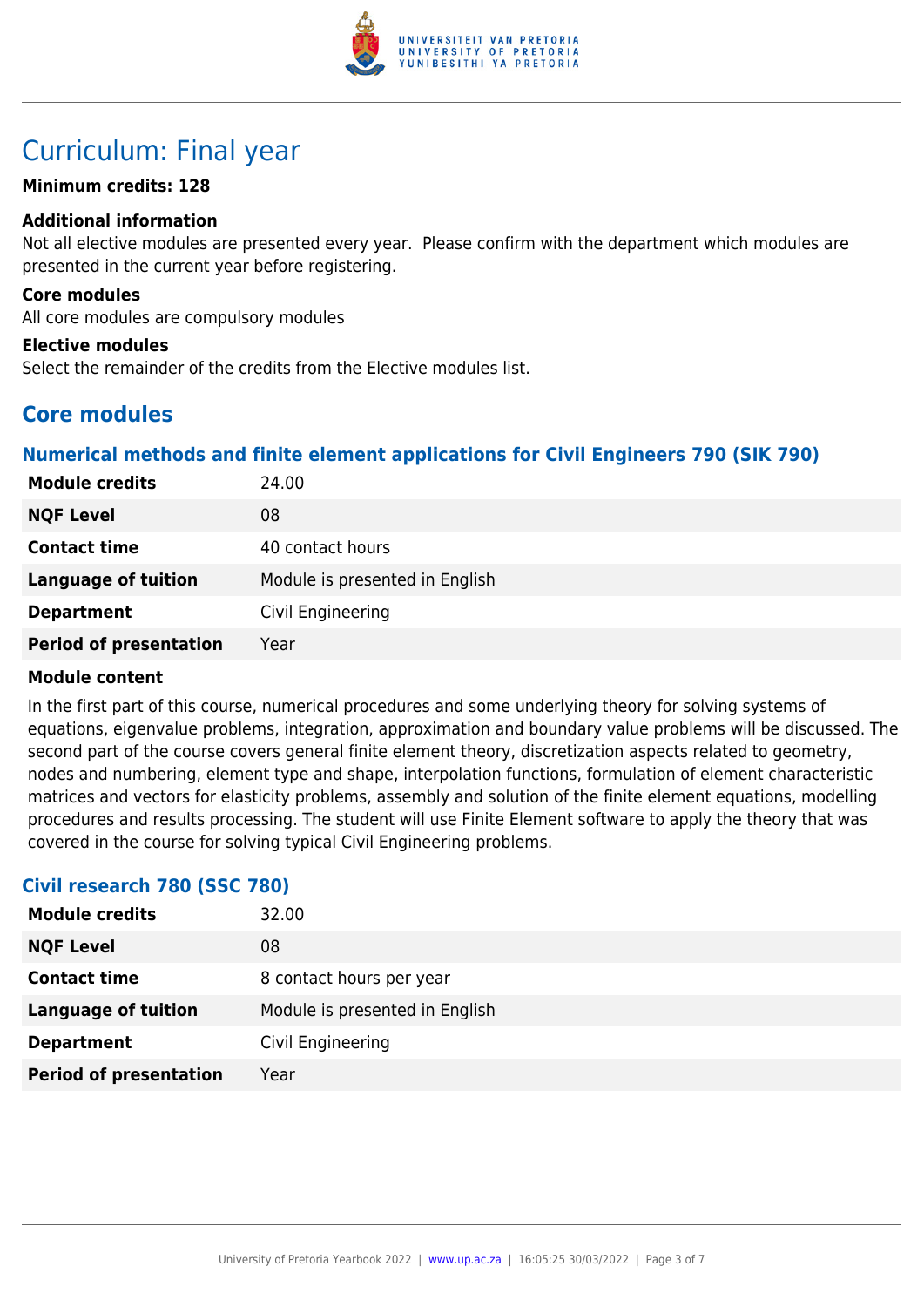

#### **Module content**

\*This is a compulsory module.

The course will require all honours students to conduct research in an appropriate field of civil engineering, linked to the main discipline in which the student specializes for their honours degree.

### **Elective modules**

#### **Concrete technology 794 (SGC 794)**

|                               | - - |                                |
|-------------------------------|-----|--------------------------------|
| <b>Module credits</b>         |     | 24.00                          |
| <b>NQF Level</b>              |     | 08                             |
| <b>Prerequisites</b>          |     | No prerequisites.              |
| <b>Contact time</b>           |     | 40 Contact hours               |
| <b>Language of tuition</b>    |     | Module is presented in English |
| <b>Department</b>             |     | Civil Engineering              |
| <b>Period of presentation</b> |     | Year                           |

#### **Module content**

A research term paper will be prepared.

Properties of concrete and concrete mixes. Characteristics of Portland cement and supplementary cementitious materials. Aggregates, admixtures and practical design of mixes. Manufacture, curing and testing, including non-destructive methods. Statistical approach to quality control. Time-dependent behaviour and durability of concrete. The principles for appropriate selection of materials and techniques for repair, maintenance and strengthening of civil engineering structures. Investigation and diagnosis. Corrosion of reinforcement. Alkaliaggregate reaction, sulphate attack. Physical degradation. Repair materials. Protective systems. Systems for repair.

#### **Steel design 776 (SIN 776)**

| <b>Module credits</b>         | 24.00                          |
|-------------------------------|--------------------------------|
| <b>NQF Level</b>              | 08                             |
| <b>Prerequisites</b>          | No prerequisites.              |
| <b>Contact time</b>           | 40 Contact hours               |
| <b>Language of tuition</b>    | Module is presented in English |
| <b>Department</b>             | Civil Engineering              |
| <b>Period of presentation</b> | Year                           |

#### **Module content**

A research term paper will be prepared.

Introduction to structural reliability, tension elements, buckling of plates in compression elements, compression elements, beams and plate girders, plastic analysis and design of structures and structural elements, connections, composite design and steel-framed structures.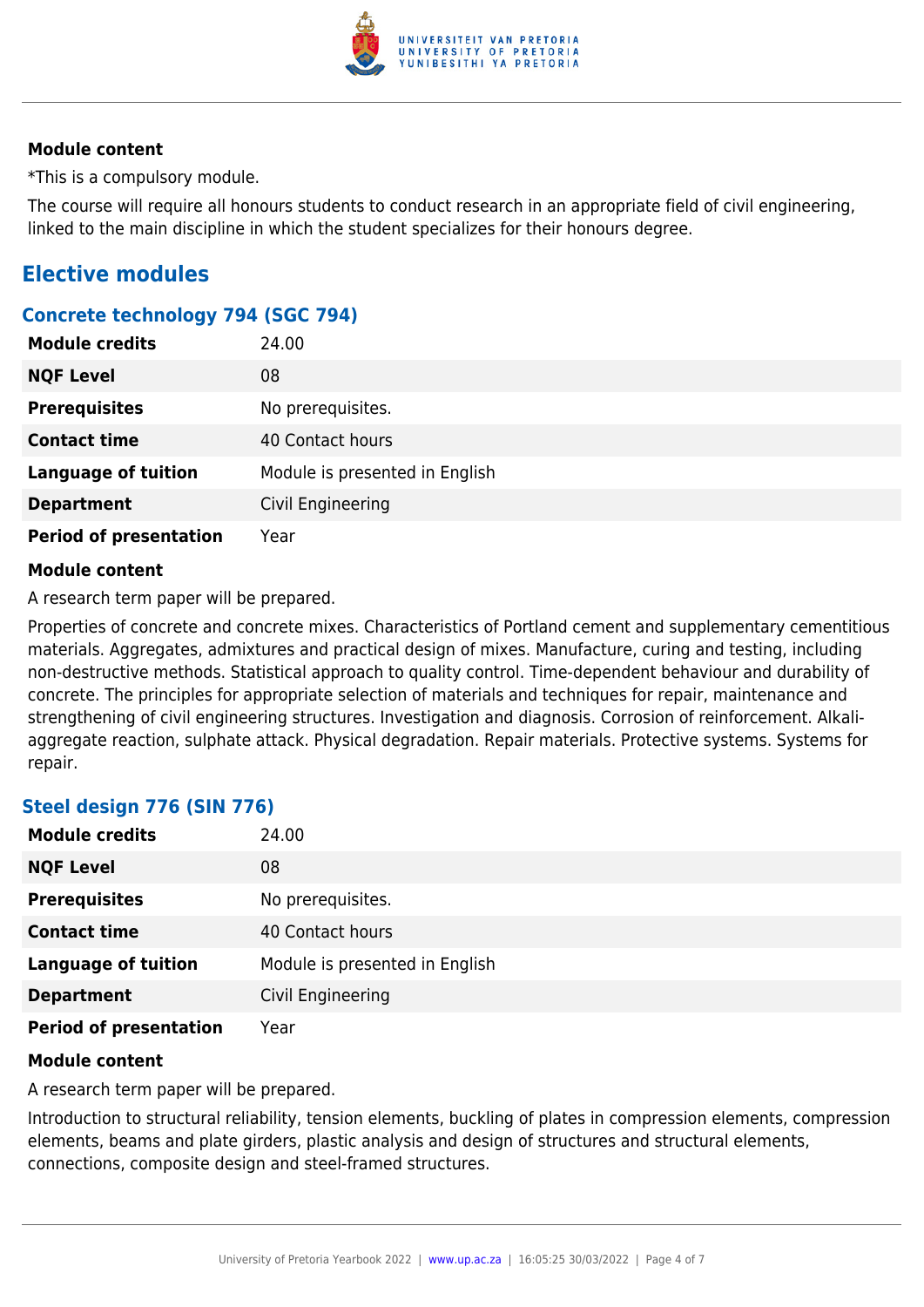

### **Structural mechanics 777 (SIN 777)**

| <b>Module credits</b>         | 24.00                          |  |
|-------------------------------|--------------------------------|--|
| <b>NQF Level</b>              | 08                             |  |
| <b>Prerequisites</b>          | No prerequisites.              |  |
| <b>Contact time</b>           | 40 Contact hours               |  |
| <b>Language of tuition</b>    | Module is presented in English |  |
| <b>Department</b>             | Civil Engineering              |  |
| <b>Period of presentation</b> | Year                           |  |

#### **Module content**

A research term paper will be prepared.

Continuum mechanics. Classical and numerical (finite difference and finite element) solutions for plane and plate structures. Plasticity and failure criteria. Elastic stability. Non-linear analysis.

#### **Reinforced concrete design 778 (SIN 778)**

| <b>Module credits</b>         | 24.00                          |  |
|-------------------------------|--------------------------------|--|
| <b>NQF Level</b>              | 08                             |  |
| <b>Prerequisites</b>          | No prerequisites.              |  |
| <b>Contact time</b>           | 40 Contact hours               |  |
| <b>Language of tuition</b>    | Module is presented in English |  |
| <b>Department</b>             | Civil Engineering              |  |
| <b>Period of presentation</b> | Year                           |  |

#### **Module content**

A research term paper will be prepared.

Material properties. Behaviour and analysis of reinforced concrete members for flexure, axial loads, flexure plus axial load and shear. Cracking and deflection (short- and long-term) of flexural members. Plasticity in flexural members. Braced and unbraced slender columns.

#### **Timber design 779 (SIN 779)**

| <b>Module credits</b>         | 24.00                          |  |
|-------------------------------|--------------------------------|--|
| <b>NQF Level</b>              | 08                             |  |
| <b>Prerequisites</b>          | No prerequisites.              |  |
| <b>Contact time</b>           | 40 Contact hours               |  |
| <b>Language of tuition</b>    | Module is presented in English |  |
| <b>Department</b>             | Civil Engineering              |  |
| <b>Period of presentation</b> | Year                           |  |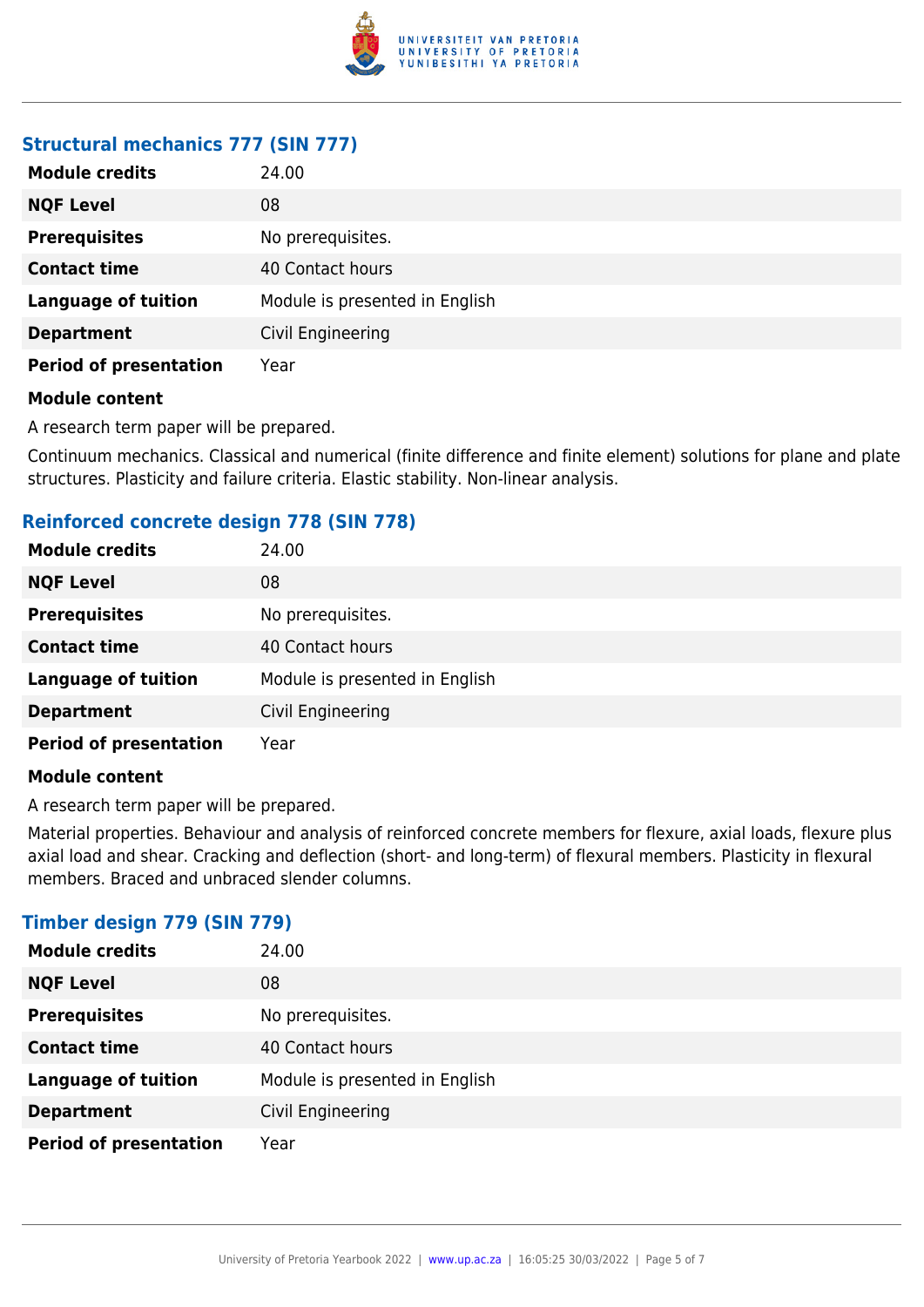

#### **Module content**

A research term paper will be prepared.

Timber properties, grading, treatment, structural form, element design and bracing of structures. Analysis of Ibeams, composite beams, frames and connections. Research project.

#### **Structural analysis 790 (SIN 790)**

| <b>Module credits</b>         | 24.00                          |  |
|-------------------------------|--------------------------------|--|
| <b>NQF Level</b>              | 08                             |  |
| <b>Prerequisites</b>          | No prerequisites.              |  |
| <b>Contact time</b>           | 40 Contact hours               |  |
| <b>Language of tuition</b>    | Module is presented in English |  |
| <b>Department</b>             | Civil Engineering              |  |
| <b>Period of presentation</b> | Year                           |  |

#### **Module content**

A research term paper will be prepared.

Stiffness and flexibility methods for plane, grid and three-dimensional structures.In-plane stability of beamcolumns and frames; effective lengths and lateral torsional instability of beams. Dynamics: free and forced, undamped and damped framed systems and mass matrices and natural frequencies.

#### **Pre-stressed concrete design 791 (SIN 791)**

| <b>Module credits</b>         | 24.00                          |
|-------------------------------|--------------------------------|
| <b>NQF Level</b>              | 08                             |
| <b>Prerequisites</b>          | No prerequisites.              |
| <b>Contact time</b>           | 40 Contact hours               |
| <b>Language of tuition</b>    | Module is presented in English |
| <b>Department</b>             | Civil Engineering              |
| <b>Period of presentation</b> | Year                           |

#### **Module content**

A research term paper will be prepared.

Material properties; prestressing systems; flexural design; losses; effects of continuity; shear; deflections; anchorage; cracking; prestressed concrete slabs and detailing.

#### **Infrastructure management 790 (SSI 790)**

| 24.00             |
|-------------------|
| 08                |
| No prerequisites. |
| 40 Contact hours  |
|                   |